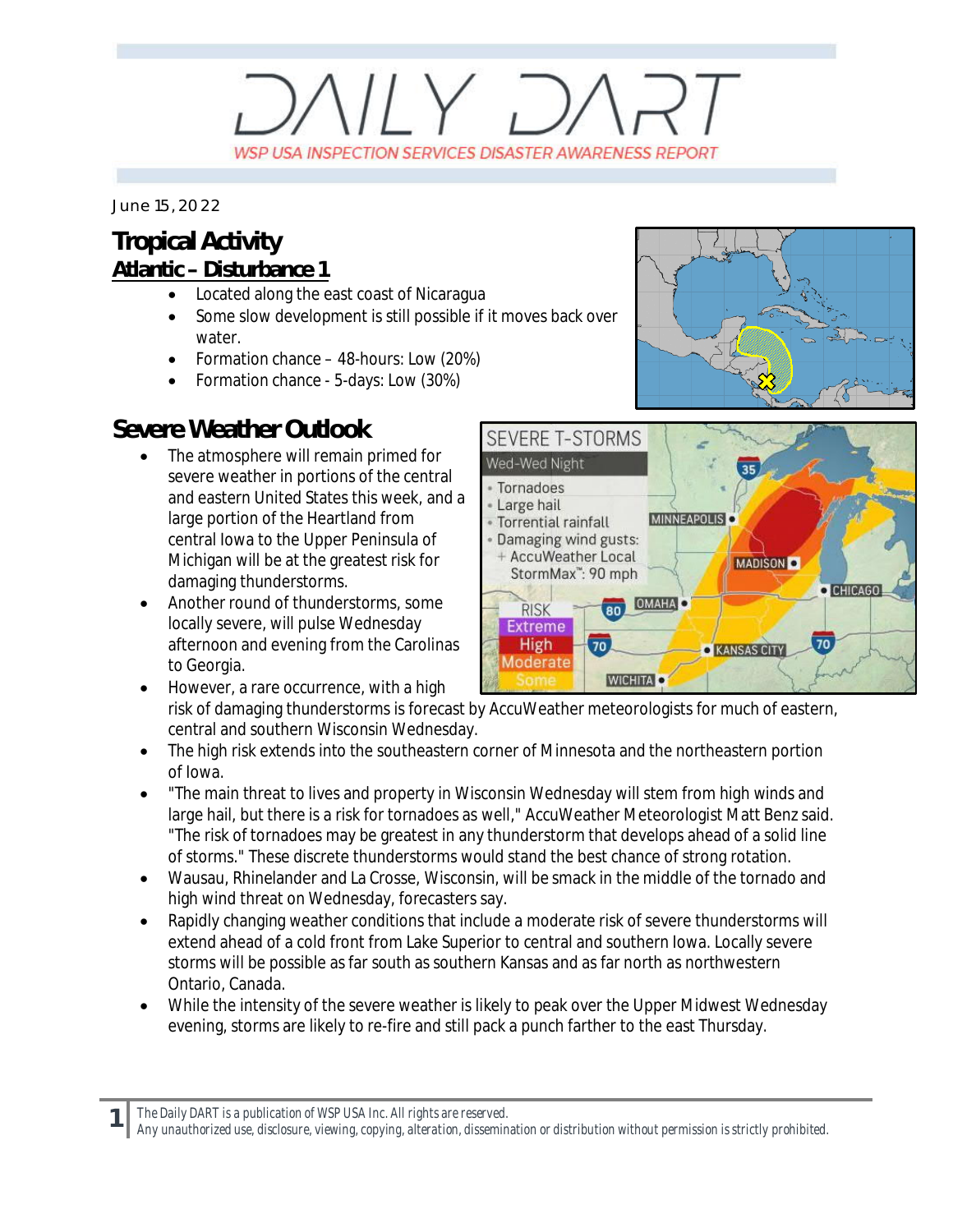# $11Y.$ WSP USA INSPECTION SERVICES DISASTER AWARENESS REPORT

*June 15, 2022*

### **Flood Activity Montana – Yellowstone Park**

- The historic floodwaters that raged through Yellowstone this week, tearing out bridges and pouring into nearby homes, pushed a popular fishing river off course — possibly permanently — and may force roadways nearly torn away by torrents of water to be rebuilt in new places.
- · The unprecedented flooding drove more than 10,000 visitors out of the nation's oldest national park and damaged hundreds of homes in nearby communities, though remarkably no was reported hurt or killed.
- Park officials state that some major roads may not be repaired for the entire summer season, just as tourists begin preparation for summer visits during the park's 150th anniversary.



- As of Tuesday, the Montana National Guard (MTNG) had successfully evacuated 12 people who were stranded due to flooding. At the request of local law enforcement, the MTNG provided two helicopters to assist with search and rescue efforts.
- In the early afternoon hours Tuesday, Montana Governor Greg Gianforte declared a statewide disaster due to the crisis, stating that rapid snowmelt and heavy rains have led to flooding that is "leaving Montanans without power and water services."
- · The National Weather Service in Billings reported that the Yellowstone River reached 10.9 feet in Livingston, Montana, exceeding a record of 10.7 feet set in 1997.
- · Preliminary assessments of the damage show multiple sections of roads either washed out or covered in mud or rocks, as well as multiple bridges affected. Roads in the southern portion of the park are on the verge of flooding out, further restricting access throughout the area.
- Rainfall is expected to continue throughout the park region over the next several days.

| <b>Pending Individual Assistance Declaration Request</b> |                                                                     |                   |                             |                                     |  |  |
|----------------------------------------------------------|---------------------------------------------------------------------|-------------------|-----------------------------|-------------------------------------|--|--|
| <b>State</b>                                             | Event                                                               | Date<br>Submitted | Approved/Denied<br>/Pending | Number of<br><b>Counties/Tribes</b> |  |  |
| <b>MS</b>                                                | Severe Storms, Straight-Line Winds &<br>Tornadoes<br>March 22, 2022 | 4/28/2022         | Pending                     | 4 Counties                          |  |  |
| <b>MS</b>                                                | Severe Storms, Straight-Line Winds &<br>Tornadoes<br>March 30, 2022 | 4/29/2022         | Pending                     | 8 Counties                          |  |  |

*The Daily DART is a publication of WSP USA Inc. All rights are reserved.*

**2**

*Any unauthorized use, disclosure, viewing, copying, alteration, dissemination or distribution without permission is strictly prohibited.*